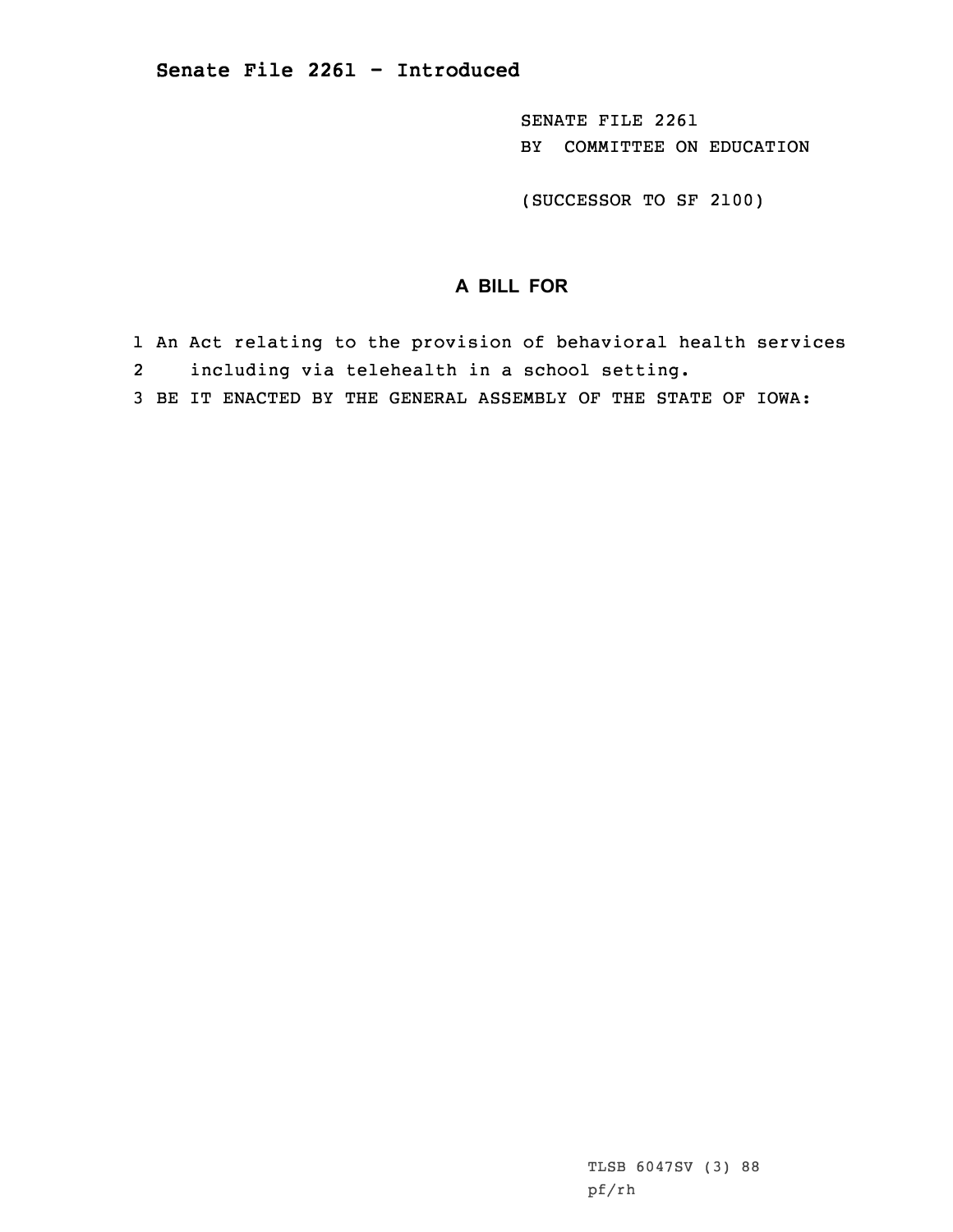1Section 1. NEW SECTION. **280A.1 Definitions.**

2 As used in this section, unless the context otherwise 3 requires:

4 1. *"Accredited nonpublic school"* means any school, other than <sup>a</sup> public school, that is accredited pursuant to section 256.11 for any and all levels for grades one through twelve. 2. *"Area education agency"* means an area education agency established pursuant to chapter 273.

 3. *"Behavioral health screening"* or *"screening"* means <sup>a</sup> screening and assessment performed using <sup>a</sup> universal behavioral health screening and assessment tool, approved for use by the department of education in consultation with the department of 13 public health and the department of human services, to identify factors that place children at higher risk for behavioral health conditions, to determine appropriate treatment or intervention, and to identify the need for referral for appropriate services.

 4. *"Behavioral health services"* means services provided by <sup>a</sup> health care professional operating within the scope of the health care professional's practice which address mental, emotional, medical, or behavioral conditions, illnesses, diseases, or problems.

 5. *"Health care professional"* means <sup>a</sup> physician or other health care practitioner licensed, accredited, registered, or certified to perform specified health care services consistent with state law.

 6. *"In-person encounter"* means that the mental health professional and the student are in the physical presence of each other and are in the same physical location during the provision of behavioral health services.

<sup>31</sup> 7. *"Mental health professional"* means the same as defined 32 in section 228.1.

<sup>33</sup> 8. *"Patient"* means <sup>a</sup> student receiving <sup>a</sup> behavioral health 34 screening or other behavioral health services in accordance 35 with this chapter.

-1-

LSB 6047SV (3) 88 pf/rh 1/8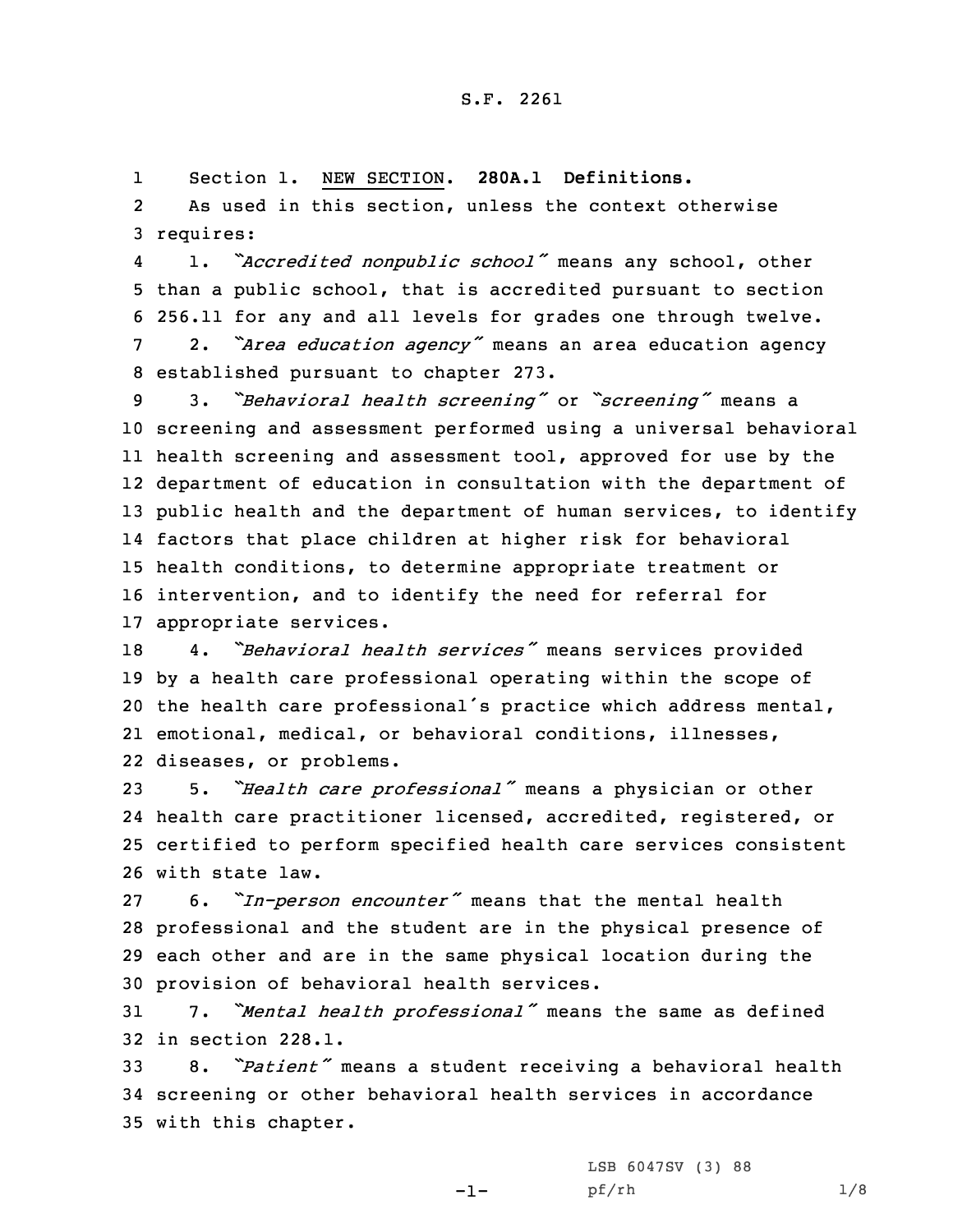1 9. *"Primary care provider"* means the personal provider trained to provide the first contact and continuous and comprehensive care to <sup>a</sup> patient and includes but is not limited to any of the following licensed or certified health care professionals who provide primary care:

6 *a.* <sup>A</sup> physician who is <sup>a</sup> family or general practitioner or <sup>a</sup> 7 pediatrician.

8 *b.* An advanced registered nurse practitioner.

9 *c.* <sup>A</sup> physician assistant.

 10. *"Provider-patient relationship"* means the relationship between the patient and the mental health professional that meets the requirements for commencement and establishment of <sup>a</sup> valid provider-patient relationship as specified in this 14 chapter.

<sup>15</sup> 11. *"Public school"* means any school directly supported in 16 whole or in part by taxation.

17 12. *"School district"* means <sup>a</sup> school district described in 18 chapter 274.

<sup>19</sup> 13. *"Student"* means <sup>a</sup> person enrolled in and attending an 20 accredited nonpublic school or <sup>a</sup> public school in grades one 21 through twelve.

22 14. *"Telehealth"* means the same as defined in section 23 514C.34.

24 Sec. 2. NEW SECTION. **280A.2 Behavioral health screenings** 25 **and assessments in school settings.**

 1. *a.* <sup>A</sup> school district, an accredited nonpublic school, or an area education agency may contract with <sup>a</sup> mental health professional or <sup>a</sup> nationally accredited behavioral health care organization to provide behavioral health screenings to students in person.

 *b.* (1) <sup>A</sup> behavioral health screening may be conducted following provision of written consent by the student's parent or guardian for the student to participate in such screening and to allow for the release of the results of the screening to the student's primary care provider.

 $-2-$ 

LSB 6047SV (3) 88 pf/rh 2/8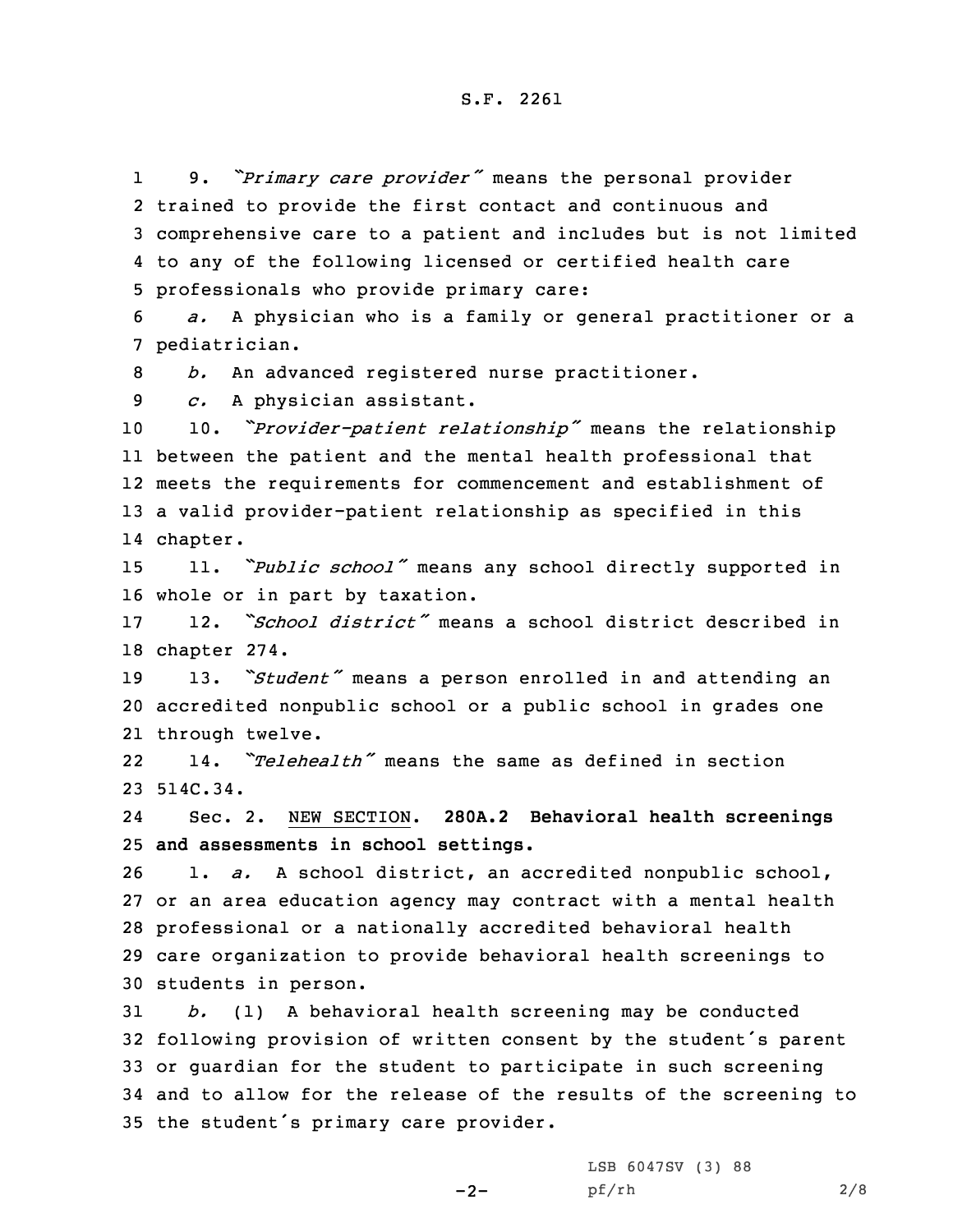1 (2) The consent shall also allow for the disclosure of the results of such screenings to the school district, accredited nonpublic school, or area education agency, if the mental health professional believes there is <sup>a</sup> credible threat to the health and safety of the student or others.

 2. If <sup>a</sup> mental health professional conducts an initial behavioral health screening on the premises of <sup>a</sup> public school, an accredited nonpublic school, or an area education agency and determines that <sup>a</sup> student should be referred for additional behavioral health services, all of the following shall apply: 11 *a.* The mental health professional shall notify the parent or guardian of the student of the results of the screening. *b.* The mental health professional shall notify the student's primary care provider. If the student does not have <sup>a</sup> primary care provider, the mental health professional shall provide <sup>a</sup> listing of local primary care providers to the parent or guardian.

18 Sec. 3. NEW SECTION. **280A.3 Establishment of** 19 **provider-patient relationship for services provided via** 20 **telehealth in <sup>a</sup> school setting.**

21 1. <sup>A</sup> mental health professional who provides services via telehealth in <sup>a</sup> public school, an accredited nonpublic school, or an area education agency shall establish <sup>a</sup> valid provider-patient relationship with the student who receives telehealth services.

26 2. The provider-patient relationship commences when all of 27 the following conditions are met:

28 *a.* The student with the health-related matter with the <sup>29</sup> consent of the student's parent or guardian seeks assistance 30 from <sup>a</sup> mental health professional.

31 *b.* The mental health professional agrees to undertake 32 diagnosis and treatment of the student.

<sup>33</sup> *c.* The student's parent or guardian agrees to have the 34 student treated by the mental health professional.

35 3. <sup>A</sup> valid provider-patient relationship may be established

 $-3-$ 

LSB 6047SV (3) 88 pf/rh 3/8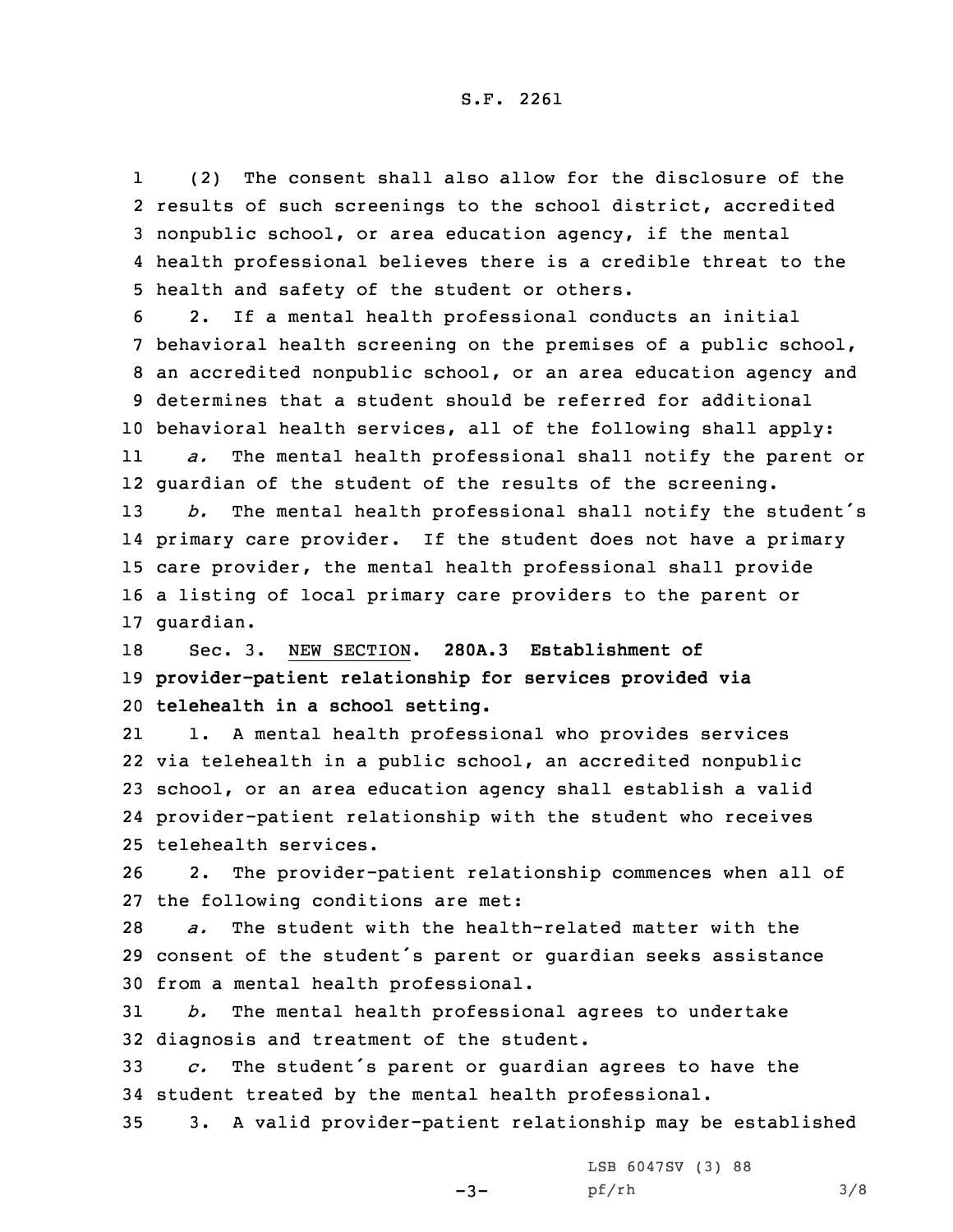1 through an in-person encounter which includes an in-person 2 medical interview and physical examination conducted under the 3 standard of care required for an in-person encounter.

4 4. The parent or guardian of <sup>a</sup> student shall consent prior to the student receiving behavioral health services via telehealth under this chapter after <sup>a</sup> provider-patient relationship is established pursuant to this section. The school district shall maintain any such consent form completed by <sup>a</sup> parent or guardian.

10 Sec. 4. NEW SECTION. **280A.4 Behavioral health services** 11 **provided via telehealth in <sup>a</sup> school setting.**

12 1. <sup>A</sup> public school, accredited nonpublic school, or an area education agency may provide access to behavioral health services via telehealth on the premises of the public school, accredited nonpublic school, or area education agency. If <sup>a</sup> public school, an accredited nonpublic school, or an area education agency provides such access, the school or area education agency shall do all of the following:

19 *a.* Provide <sup>a</sup> secure, confidential, and private room for such 20 services and the technology necessary to conduct telehealth 21 services.

22 *b.* Maintain parent or guardian consent forms for the 23 provision of such services. Consent forms shall be required 24 for each academic year in which the student receives such 25 services.

 *c.* Maintain scheduling requests for student appointments for such services and provide the student access to the room by <sup>a</sup> school nurse or other appropriately trained school or area education agency employee.

30 *d.* Ensure that no school or area education agency employee 31 is present in the same room as the student during the provision 32 of such services.

33 *e.* Provide information to the student participating 34 in telehealth services about how and to whom to report 35 inappropriate behavior by <sup>a</sup> mental health professional.

 $-4-$ 

LSB 6047SV (3) 88 pf/rh 4/8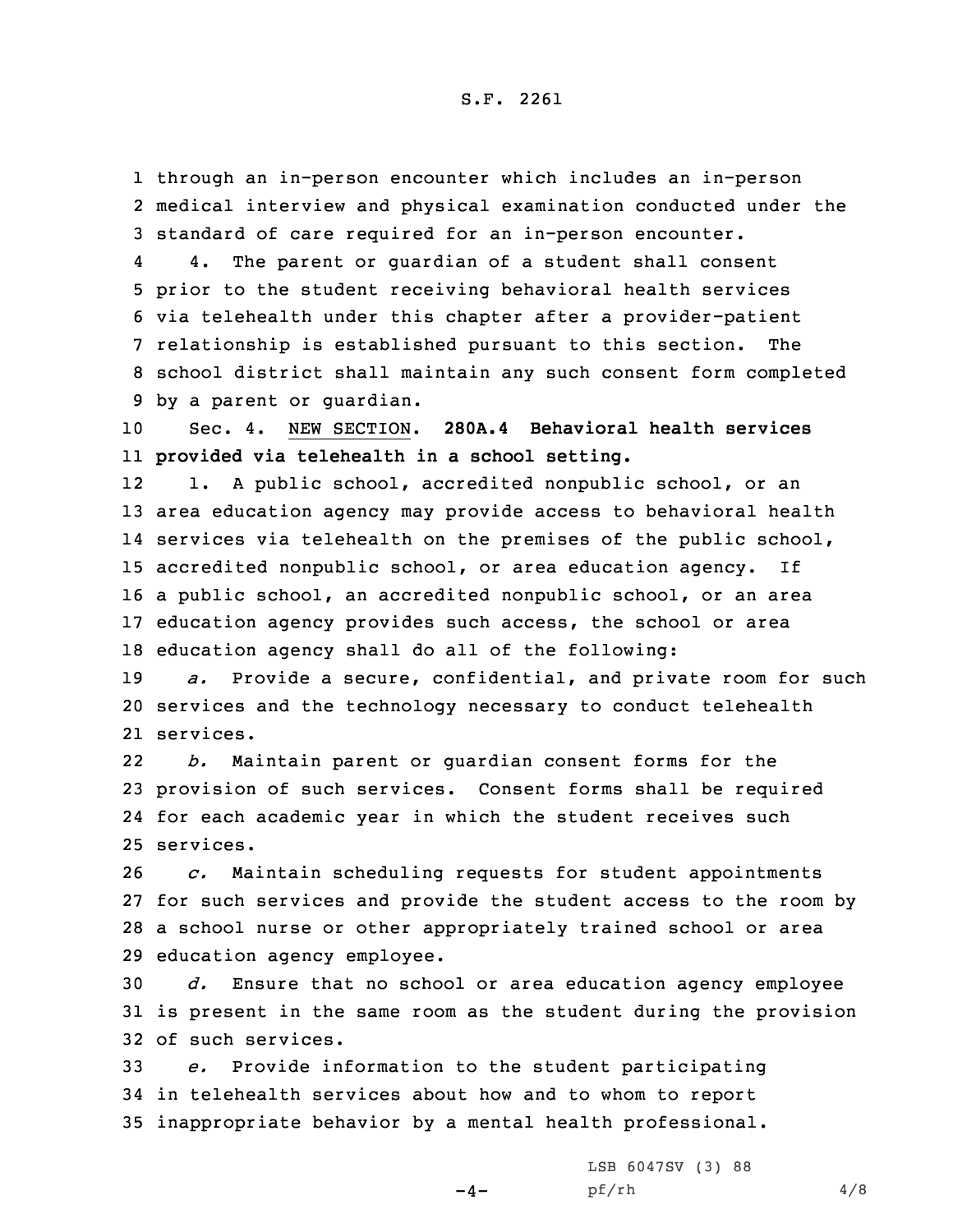1 *f.* Provide access to the student's parent or guardian to 2 participate in any of the student's telehealth sessions.

 2. The public school, accredited nonpublic school, or area education agency shall not have access to or handle any of the student's medical records or be responsible for billing for the telehealth services provided.

 3. <sup>A</sup> mental health professional with prescribing authority who provides telehealth services in accordance with this section shall not prescribe any new medication to <sup>a</sup> student during <sup>a</sup> telehealth session. However, <sup>a</sup> mental health professional with prescribing authority may initiate new prescriptions, alter the dosage of an existing medication, or discontinue an existing medication for the treatment of the student's behavioral health condition after consultation with the student's parent or guardian.

 4. *a.* Prior to the initiation of behavioral health services via telehealth in accordance with this section, the student's primary care provider and the mental health professional providing the telehealth services shall consult to develop <sup>a</sup> plan for the purpose of coordinating the student's medical 21 care.

22 *b.* The plan shall ensure regular contact between the <sup>23</sup> student's primary care provider and the student's mental 24 health professional, and the sharing of such records as may be <sup>25</sup> necessary to jointly manage the student's medical care.

 *c.* If the student receiving telehealth services does not have <sup>a</sup> primary care provider, the mental health professional shall provide <sup>a</sup> listing of local primary care providers to the student's parent or guardian.

 5. The mental health professional shall notify the student's parent or guardian of the time and place for each scheduled telehealth session and specify the means available for the parent or guardian to participate in the session. 6. Protected health information, including but not limited to medical records and medical billing information, created

 $-5-$ 

LSB 6047SV (3) 88  $pf/rh$  5/8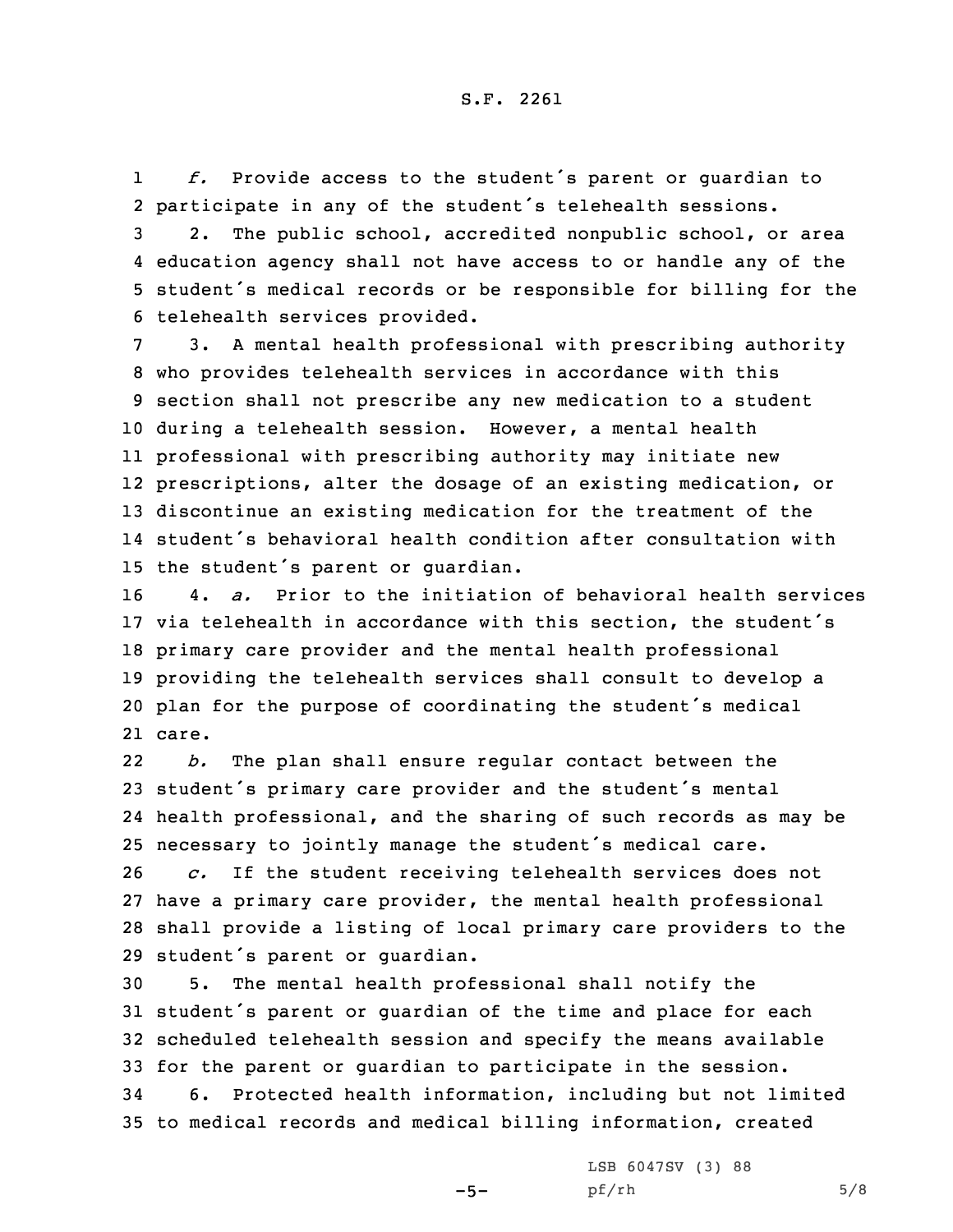S.F. 2261

 by the mental health professional or primary care provider shall not be shared with or disclosed to <sup>a</sup> public school, accredited nonpublic school, or area education agency, unless disclosure is necessary to prevent or lessen <sup>a</sup> serious and imminent threat to the health or safety of the student or to <sup>a</sup> clearly identifiable person or persons and the mental health professional determines the student has the apparent intent and ability to carry out the threat.

 7. <sup>A</sup> school district, an accredited nonpublic school, an area education agency, the board of directors of <sup>a</sup> school district or an area education agency, authorities in charge of the accredited nonpublic school, and employees of the school 13 district, accredited nonpublic school or area education agency, shall not be liable for any injury arising from the provision of voluntary behavioral health screenings or behavioral health services in accordance with this chapter, provided such person has acted reasonably and in good faith.

18 Sec. 5. NEW SECTION. **514C.35 Behavioral health services** 19 **provided in <sup>a</sup> school —— coverage.**

 1. Notwithstanding the uniformity of treatment requirements of section 514C.6, <sup>a</sup> policy, contract, or plan providing for third-party payment or prepayment of health or medical expenses shall not deny coverage or payment for behavioral health services, including behavioral health services provided via telehealth, solely because the services are delivered in <sup>a</sup> 26 school.

27 2. Nothing in this section shall be interpreted to do any 28 of the following:

29 *a.* Require an insurer to pay for behavioral health services 30 that are otherwise excluded from coverage under <sup>a</sup> policy, 31 contract, or plan.

 *b.* Require an insurer to pay for behavioral health services that are provided by an individual employed by or under contract with <sup>a</sup> school district or an educational service agency in <sup>a</sup> regular full-time or part-time position, or any

-6-

LSB 6047SV (3) 88 pf/rh 6/8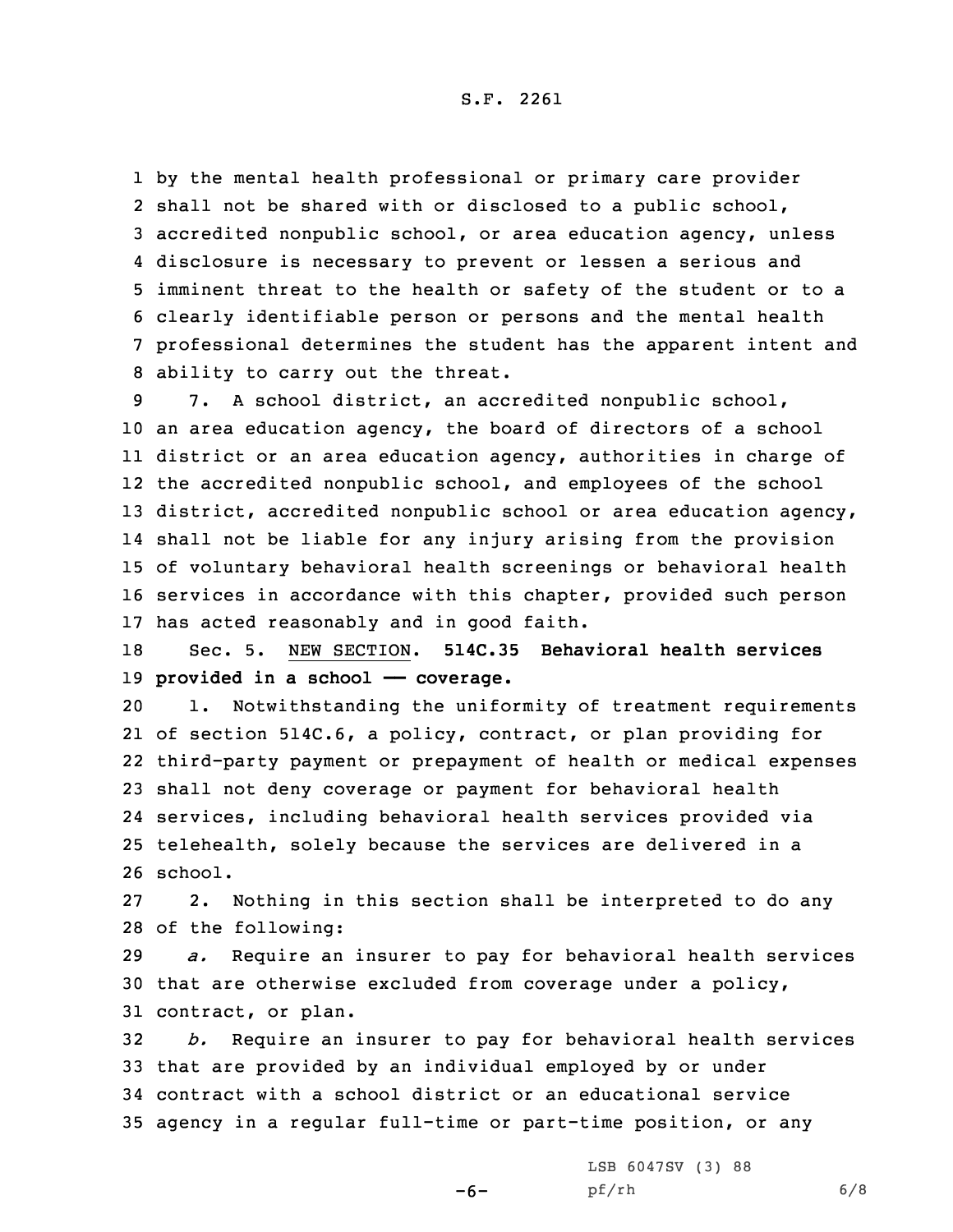1 other party that has not entered into <sup>a</sup> provider agreement with 2 the insurer.

3 *c.* Prevent application of any other provision of <sup>a</sup> policy, 4 contract, or plan.

 3. This section applies to third-party payment provider policies, contracts, or plans delivered, issued for delivery, continued, or renewed in this state on or after January 1, 2021, and to claims for reimbursement under such policies, contracts, or plans incurred on or after January 1, 2021.

10 4. For the purposes of this section:

11 *a. "Behavioral health services"* means services provided 12 by <sup>a</sup> health care professional operating within the scope of 13 the health care professional's practice which address mental, 14 emotional, medical, or behavioral conditions, illnesses, 15 diseases, or problems.

 *b. "Educational service agency"* means <sup>a</sup> governmental agency or government entity which is established and operated exclusively for the purpose of providing educational services to one or more educational institutions.

 *c. "Health care professional"* means <sup>a</sup> physician or other health care practitioner licensed, accredited, registered, or certified to perform specified health care services consistent with state law.

24*d. "School"* means all of the following:

25 (1) <sup>A</sup> any school, other than <sup>a</sup> public school, that is 26 accredited pursuant to section 256.11 for any and all levels 27 for grades one through twelve.

28 (2) Any school directly supported in whole or in part by 29 taxation.

30 (3) An area education agency established pursuant to 31 chapter 273.

32 *e. "School district"* means <sup>a</sup> school district described in 33 chapter 274.

34 *f. "Telehealth"* means the same as defined in section 35 514C.34.

LSB 6047SV (3) 88

 $-7-$